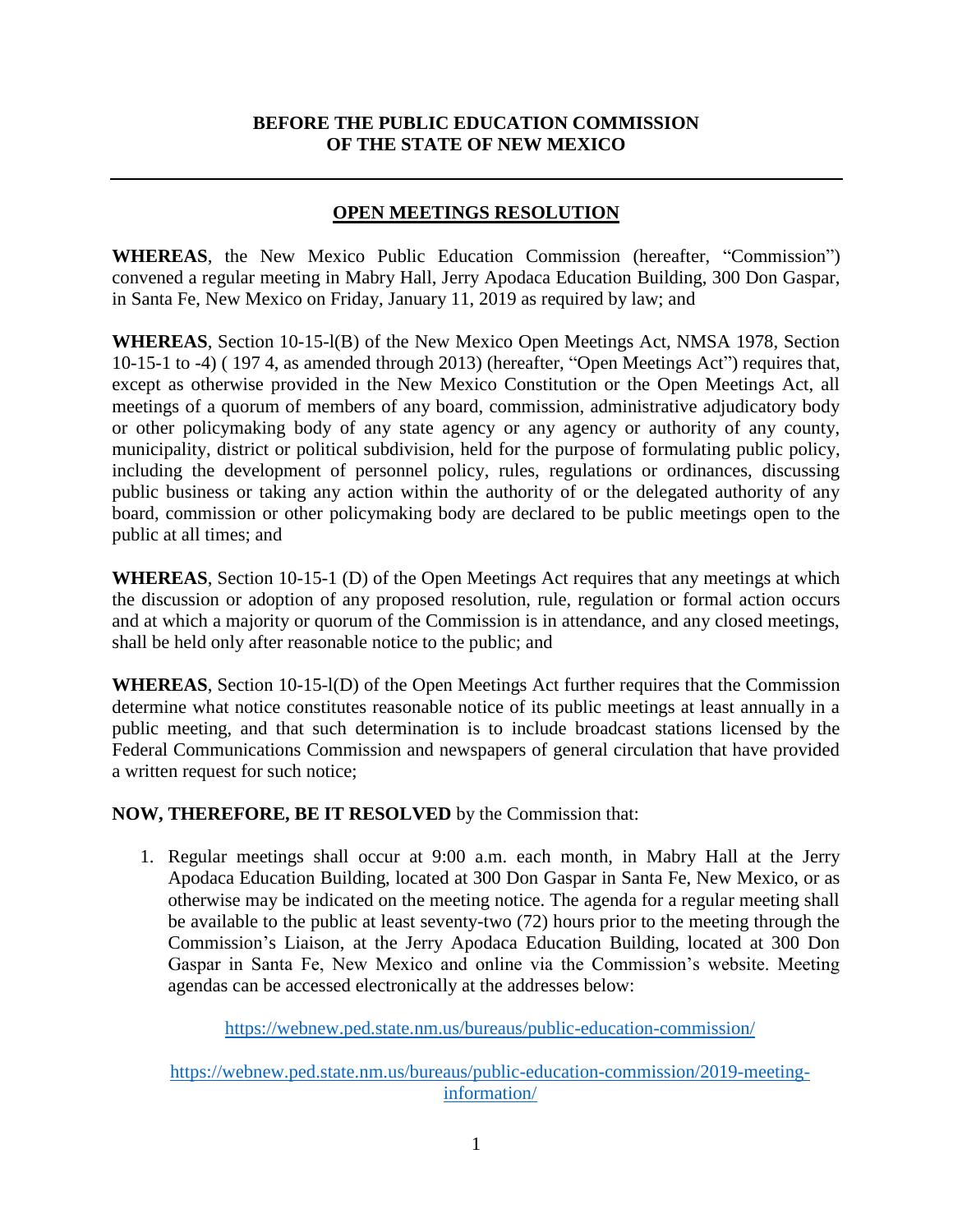- 2. All regular meetings shall be noticed as set forth in paragraphs 5 and 7, below.
- 3. Special meetings may be called by the Chairperson or a majority of Commission members upon seventy-two (72) hours notice. The notice shall include an agenda for the meeting or information on how members of the public may obtain a copy of the agenda. The agenda shall be available to the public at least seventy-two (72) hours before any special meeting commences through the Commission's Liaison, located at the Jerry Apodaca Education Building, located at 300 Don Gaspar in Santa Fe, New Mexico and online via the Commission's website, as indicated above.
- 4. Emergency meetings may be called only under unforeseen circumstances that, if not addressed immediately by the Commission, will likely result in injury or damage to persons or property or substantial financial loss to the Commission. The Commission will avoid emergency meetings whenever possible. Emergency meetings may be called by the Chairperson or a majority of Commission members upon twenty-four (24) hours notice, unless the threat of injury or damage to persons or property or substantial financial loss to the Commission requires less notice. Within ten (10) days of taking action on an emergency matter, the Commission shall report to the Attorney General's Office the action taken and the circumstances creating the emergency; provided that the requirement to report to the Attorney General is waived upon the declaration of a state or national emergency.
- 5. For the purposes of regular meetings described in paragraph l of this resolution, notice requirements are satisfied if notice of the date, time, and place of the meeting: (1) is sent electronically to newspapers of general circulation in the state; (2) is available from the PEC Liaison at the Jerry Apodaca Education Building, located at 300 Don Gaspar in Santa Fe, New Mexico; and, (3) is posted on the PED Public Education Commission's website, as indicated above. A member of the Public Education Department staff shall also send electronic copies of the meeting notice to those broadcast stations licensed by the Federal Communications Commission and newspapers of general circulation that have made a written request for notice of the Commission's meetings.
- 6. For the purpose of special meetings and emergency meetings described in paragraph 3 and 4 of this resolution, notice requirements shall be satisfied by: (1) posting notice of the date, time, place of the meeting from the PEC Liaison at the Jerry Apodaca Education Building, located at 300 Don Gaspar in Santa Fe, New Mexico; (2) posting notice of the date, time and place of the meeting on the PED Public Education Commission's website, as indicated above; and, (3) by providing electronic notice of the date, time, place of the meeting to newspapers of general circulation in the state. A member of the Public Education Department staff shall also provide electronic notice of the date, time and place of the meeting to any broadcast stations licensed by the Federal Communications Commission and newspapers of general circulation that have made a written request for notice of the Commission's meetings.
- 7. In addition to the information specified above, all notices shall include the following language: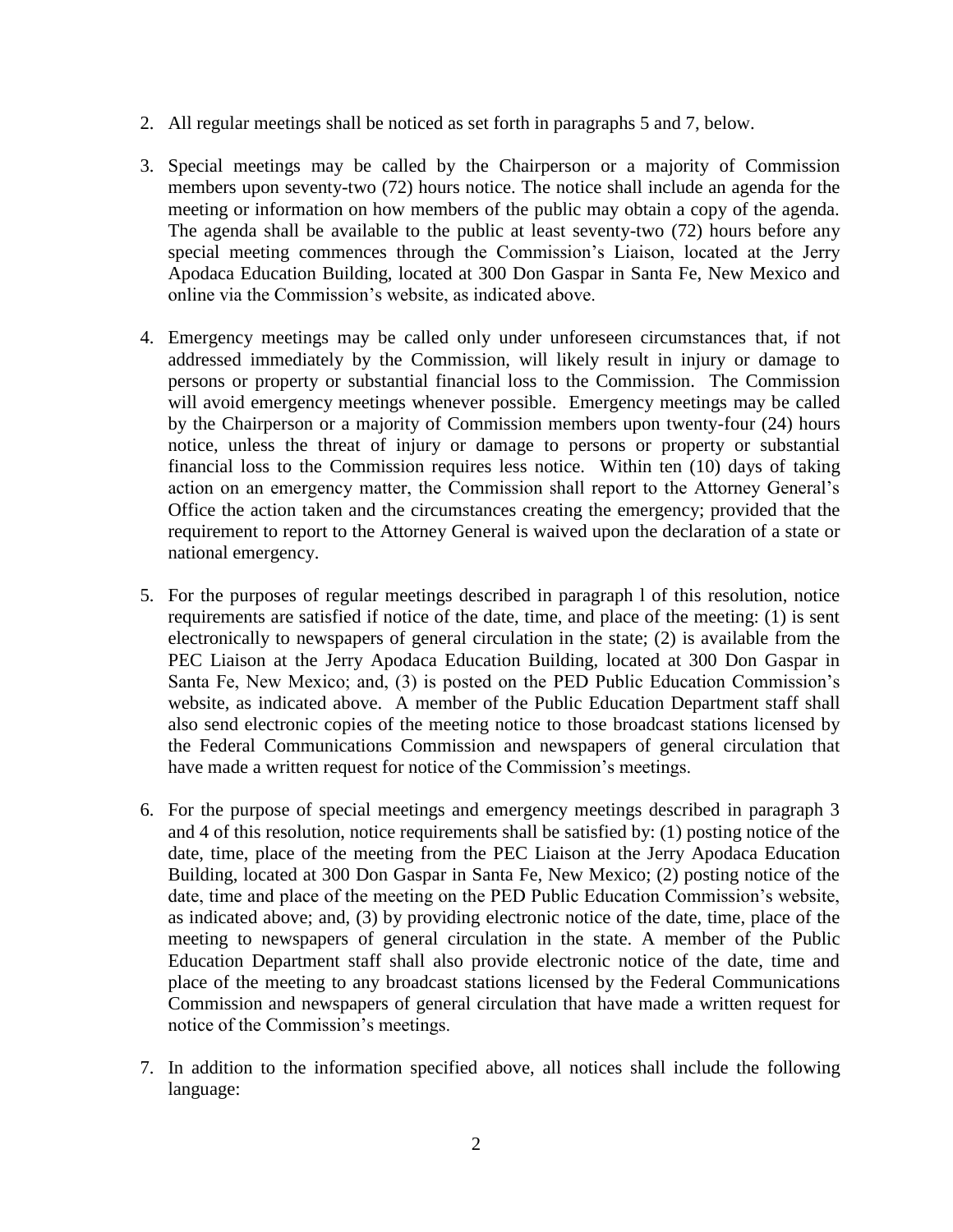*Individuals with disabilities who need any form of auxiliary aid to attend or participate in this meeting, please contact the Public Education Commission Liaison at (505) 827-6661 by (eight days prior to regular meeting date). Upon request public documents will be provided in the accessible form necessary to the individual requesting the particular auxiliary aid.*

- 8. A member of the Commission may participate in any Commission meeting by means of a conference telephone or other similar communications equipment only when it is otherwise difficult or impossible for the Commission member to attend the meeting in person. A Commission member may participate in a Commission meeting pursuant to this paragraph so long as: (1) the Commission member participating pursuant to this paragraph is identifiable when speaking; (2) all participants are be able to hear each other at the same time; (3) members of the public attending the meeting are able to hear any Commission member who speaks during the meeting, and (4) pursuant to PEC Rules of Procedure, telephonic attendance is requested and approved by the Chairperson.
- 9. The Commission may close a meeting to the public only if the subject matter of discussion or action to occur in the closed meeting is exempted from the open meeting requirement under Section 10-15-l(H) of the Open Meetings Act. Procedures for closing a meeting to the public are as follows:
	- a. If any meeting is closed during an open meeting, such closure shall be approved by a majority vote of a quorum of the Commission taken during the open meeting. The authority for the closure and the subjects to be discussed shall be stated with reasonable specificity in the motion for closure and the vote on closure of each individual member shall be recorded in the minutes. Only those subjects specified in the motion may be discussed in a closed meeting.
	- b. If the decision to hold a closed meeting is made when the Commission is not in an open meeting, the closed meeting shall not be held until public notice, appropriate under the circumstances, stating the specific provision of law authorizing the closed meeting and the subjects to be discussed with reasonable specificity is given to the Commission members and to the general public.
	- c. Following completion of any closed meeting, the minutes of the open meeting that was closed, or the minutes of the next open meeting if the closed meeting was separately scheduled, shall state whether the matters discussed in the closed meeting were limited only to those specified in the motion for closure or the notice for the closed meeting.
	- d. Except as provided in Section 10-15-1 (H) of the Open Meetings Act, any action taken as a result of discussions in a closed meeting shall be made by vote of the Commission in an open public meeting.